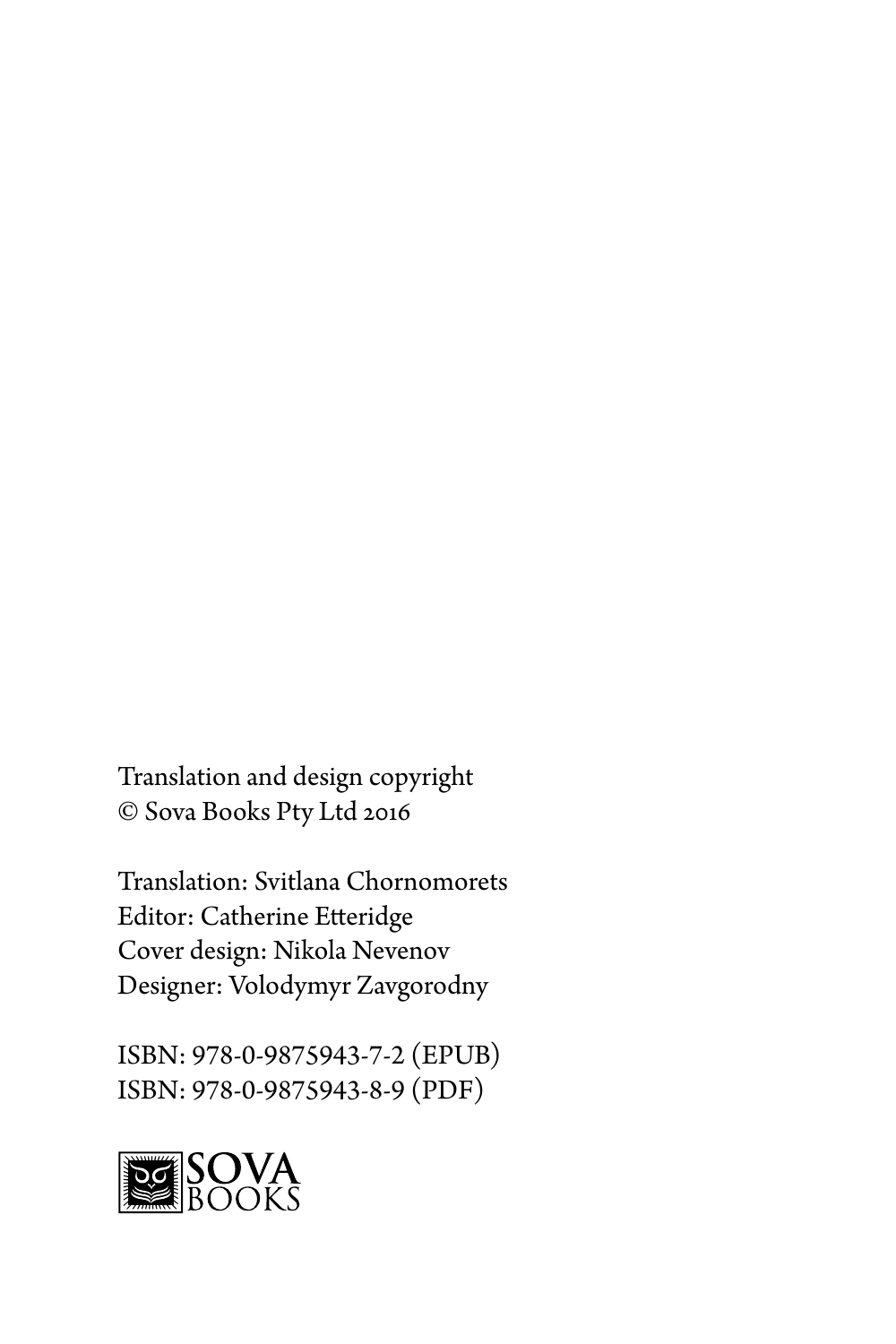

| Contents 3                                                                            |  |     |
|---------------------------------------------------------------------------------------|--|-----|
| Foreword. 4                                                                           |  |     |
| Bloody Wedding in Kyiv. 11                                                            |  |     |
| Chapter One: Outrageous Disobedience 12                                               |  |     |
| Chapter Two: The Murder of the Kniaz 16                                               |  |     |
| Chapter Three: The Doomed Guests of Kyiv 20                                           |  |     |
| Chapter Four: Bloody Wedding 27                                                       |  |     |
| Chapter Five: The Final Touch. 37                                                     |  |     |
| The Kniahynia's Comb $\cdot \cdot \cdot \cdot \cdot \cdot \cdot \cdot \cdot \cdot 43$ |  |     |
| Chapter One: Unearthed Treasures 44                                                   |  |     |
| Chapter Two: A Chance Meeting.                                                        |  | .49 |
| Chapter Three: A Sacred Rite 54                                                       |  |     |
| Chapter Four: The Price of Revenge. 59                                                |  |     |
| Glossary 63                                                                           |  |     |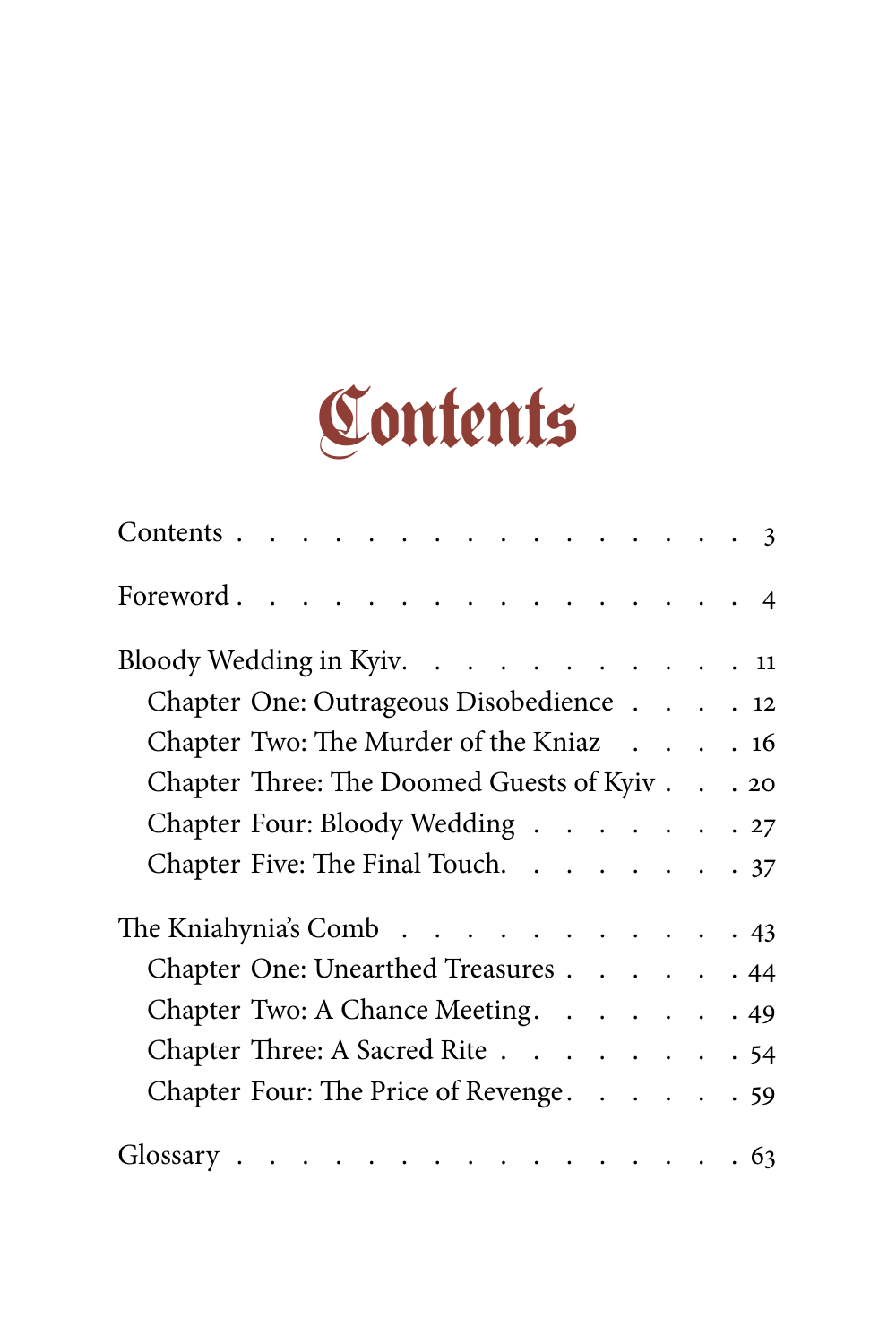<span id="page-2-0"></span>

The two short stories that comprise this book, *Bloody Wedding in Kyiv* and *Kniahynia's Comb*, were writen almost 150 years apart. The former was published in 1866; the latter very recently, in 2015. The authors portray events that happened in the country of their birth, Ukraine, in the middle of the 10th century during the momentous period of the Middle Ages known as Kyivan Rus. The historical events that underpin the stories still seem outrageous, and they left such a mark that, over centuries, the people of Ukraine entwined them into their legends. As with any legends or other folk stories, people added some events and forgot to mention or purposely omited others, making their protagonists stronger and more beautiful and their enemies more inhumane or unworthy. The evolving legends were passed from generation to generation, until they reached a learned man who recorded them in a writen form, in chronicles.

What was so amazing about those events, which took place more than ten centuries ago, but continue to draw the interest of modern writers? The answer lies in their heroine, the instigator of the historical events that reverberated for centuries, Olha, Kniahynia of Kyivan Rus.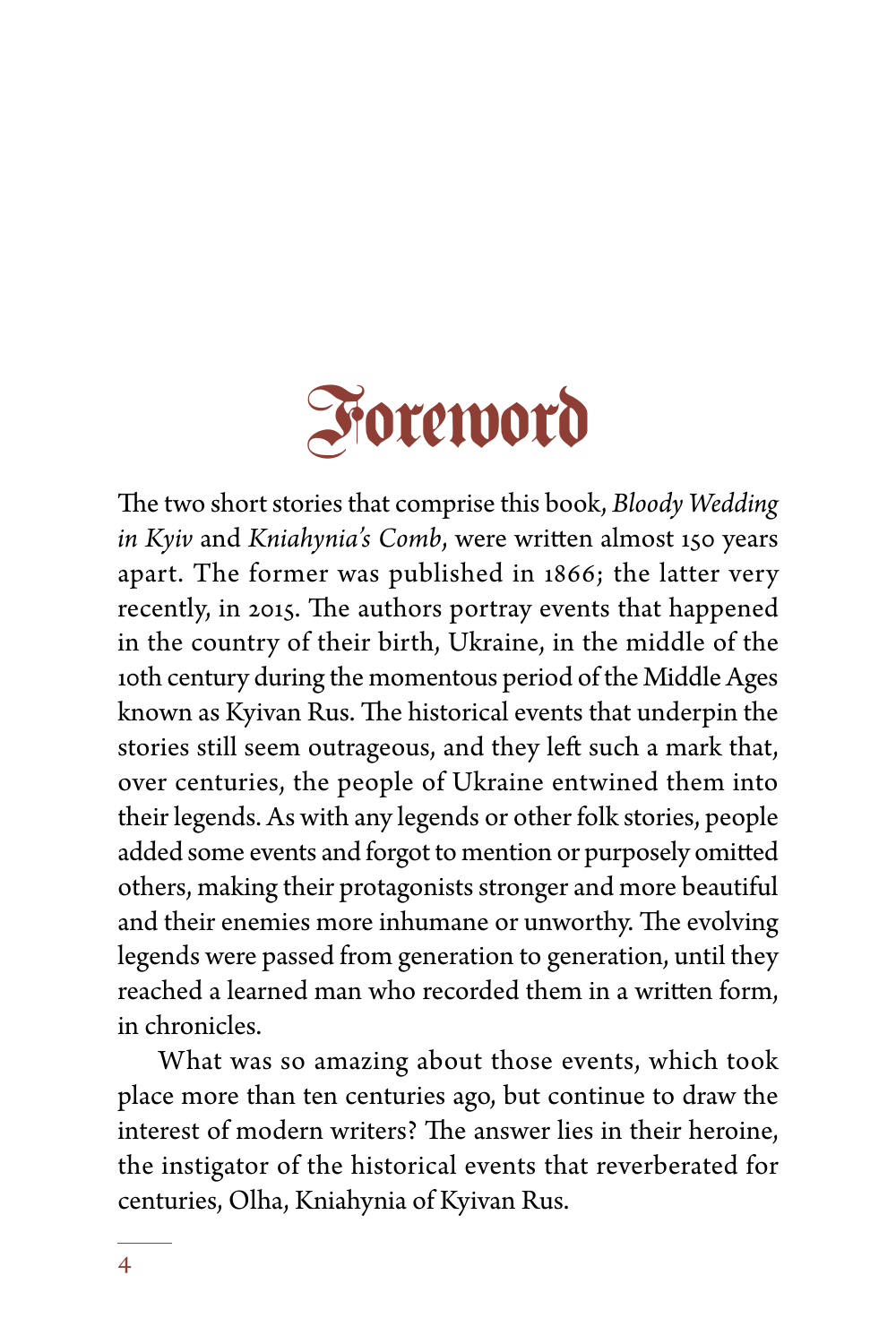*Bloody Wedding in Kyiv* and *Kniahynia's Comb* are based on two very famous Ukrainian legends about Kniahynia Olha. *Kniahynia's Comb* explains the frst meeting of Olha, a simple village girl, and her future husband and ruler of the land, Kniaz Ihor. The second legend, which became the foundation of *Bloody Wedding in Kyiv*, is about Kniahynia Olha's revenge for her husband's murder. By any extent, her revenge was cruel, but that inhumane cruelty kept the legends alive for such a long time. Throughout their existence the tales about Olha have acquired many changes in the names of the characters involved, the order of key events and their location; however, the graphic description of Kniahynia Olha's inventive tortures remains unchanged.

In his explanation of her severe cruelty, which can barely be offered as a justification but does account for Kniahynia Olha's actions to a point, the author of *Bloody Wedding in Kyiv*, Leopold von Sacher-Masoch, calls her: "a true daughter of her time..." Kniahynia Olha destroyed almost an entire tribe, the Derevlians, for two main reasons. The first and most obvious reason, often mentioned in the legends and offered by the Kniahynia herself, was revenge for her husband's murder. The second reason was to assure the destiny of her son, Sviatoslav I Ihorovych, who was still a minor when his father Kniaz Ihor was killed. With her display of wrathfulness Kniahynia Olha showed her subjects, neighbouring kingdoms or empires and her enemies that she was capable of protecting Kyivan Rus and handing it over to her son in all its prosperity when he was old enough to rule the land as its rightful sovereign.

People praised Kniahynia Olha for her astute and cunning mind as well as for her beauty. One of the legends celebrates both her mental and physical atributes and is based on tales about Kniahynia Olha's baptism. According to the legend, the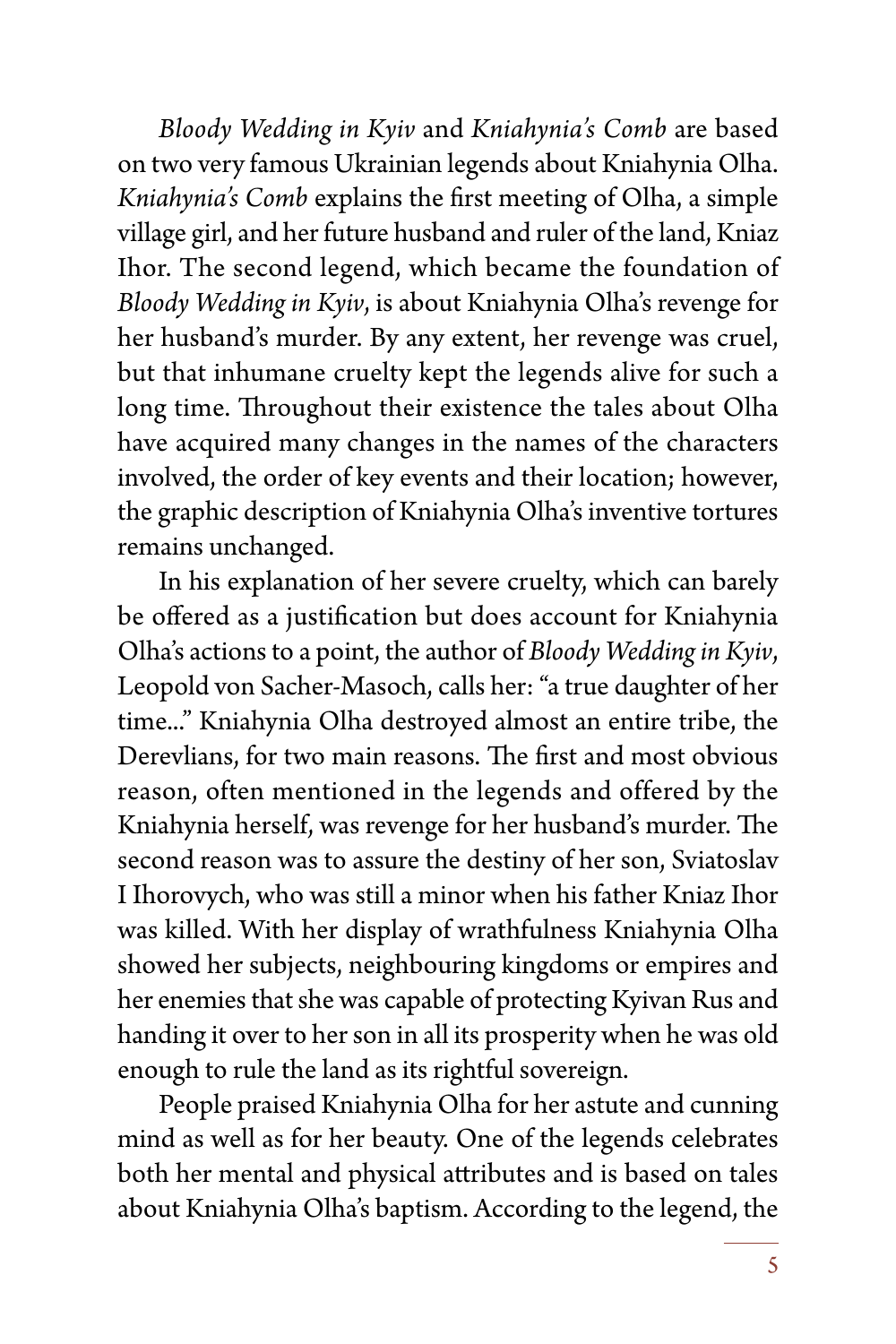Byzantine Emperor Constantine VII Porphyrogenitus fell in love with Kniahynia Olha for her intelligence and beauty, and decided to marry her. Kniahynia Olha respectfully replied that it would not be proper for a Christian to marry her, a Pagan. Accordingly, she agreed to be baptised. Constantine VII, who was eager to reach his goal and take Olha as his wife, performed the Christian ceremony of baptism together with the Ecumenical Patriarch. However, when Constantine VII reminded Kniahynia about her promise to marry him, since she was now a Christian, she brought his atention to the fact that he was now her godfather and, in the eyes of her newfound God, such a union would not be possible. The legend ends on a positive note: Constantine VII was so impressed with Olha's cleverness that he sent her home in peace and gifed her with many treasures.

Although writing centuries apart, both the authors in this collection were born in Ukraine and their works bear witness to their interest in Ukrainian history and folklore.

## **†††**

The author of the first short story, **Leopold von Sacher-Masoch** (27 January 1836 to 9 March 1895) is probably best known in modern literary circles for his novel *Venus in Furs*, as well as his association with the term 'masochism'. Leopold von Sacher-Masoch was born in the majestic city of Lviv in western Ukraine. At that time it was a part of the historic region of Halychyna or 'Galicia'. For about twenty years, in addition to his other works, Leopold von Sacher-Masoch wrote about Halychyna, focusing on the cultures of the diferent ethnic groups who populated the territory at those times, producing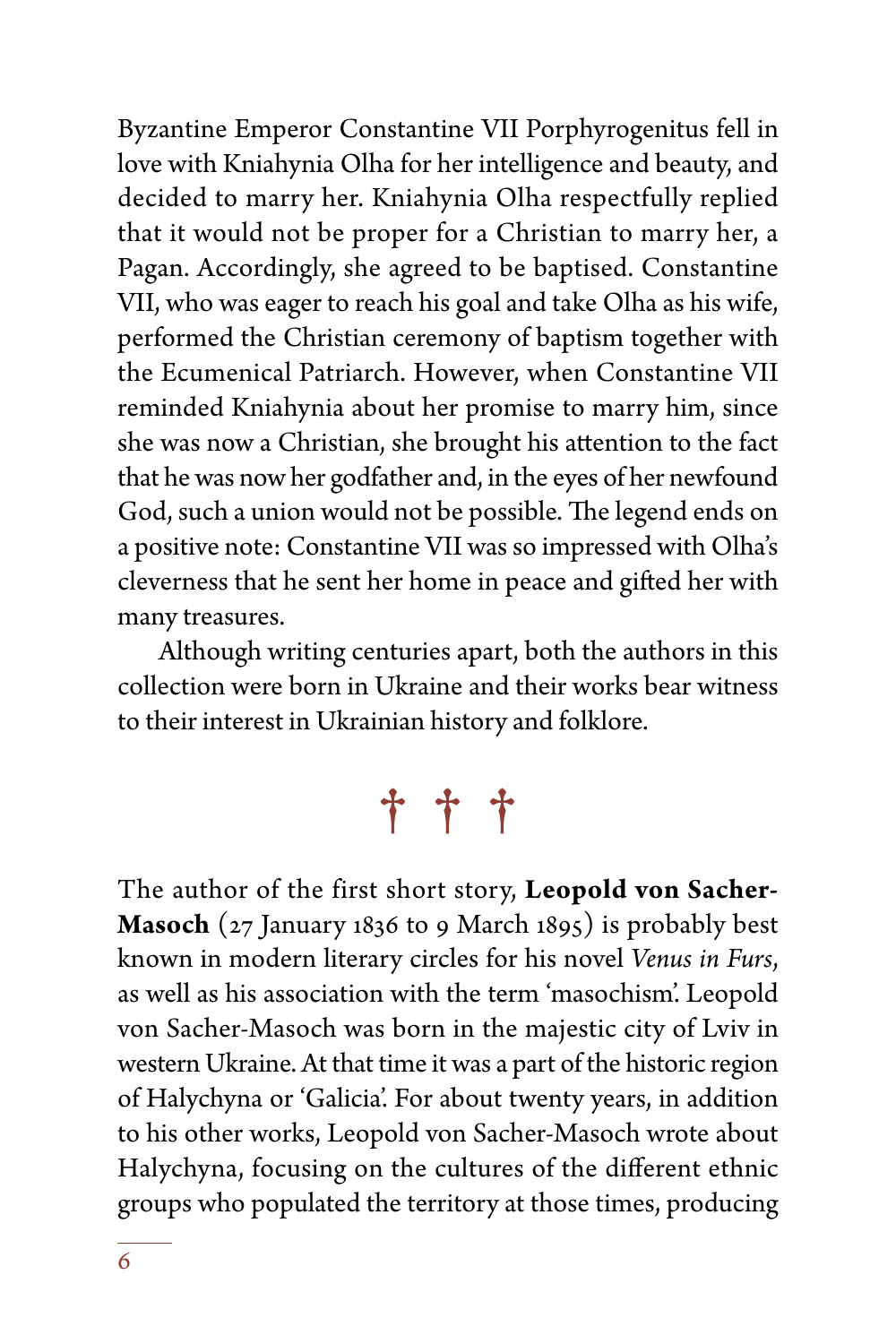*Halychyna Stories* (1876), *Jewish Stories* (1878), *Polish Jewish Stories* (1886) and others. Von Sacher-Masoch's stories, rich in the folklore and culture of Halychyna, were actually writen in German but were translated into several languages, including Ukrainian, Polish and French.

*Bloody Wedding in Kyiv* was first published in 1866, in Berlin, making Leopold von Sacher-Masoch the first published writer to re-tell the legend of Kniahynia Olha's revenge in literary form in Western Europe. In his account, many historical events and the realities of Medieval Ukrainian society are represented quite accurately; however, there are some glaring errors that some literary critics believe may have been intentional. Von Sacher-Masoch mentions the Turkish Seven Towers, which were built centuries afer the events of the story took place, and names the river that flows through Kyiv the 'Dniester', instead of the Dnieper.

## **†††**

The second author, Petro Haivoronskyi was born in 1958 in Lysychansk town in the Luhansk region of Ukraine and is a modern Ukrainian writer and journalist. A long-standing journalist of the *Free Tought* Ukrainian newspaper in Australia, his articles are well known to Ukrainians at home and overseas. For his achievements Petro Haivoronskyi has received several accolades including the Gold Medal of Ukrainian Journalism and the Honorary Ethnographer of the Donetsk Region.

Refecting his lifelong interest in Ukrainian literature and history, the published works of Petro Haivorosnskyi include the Ukrainian titles: *Miners' Ballad* (Donetsk: Skhidnyi Publishing House, 2002); *Black is a Noble Colour* (Donetsk: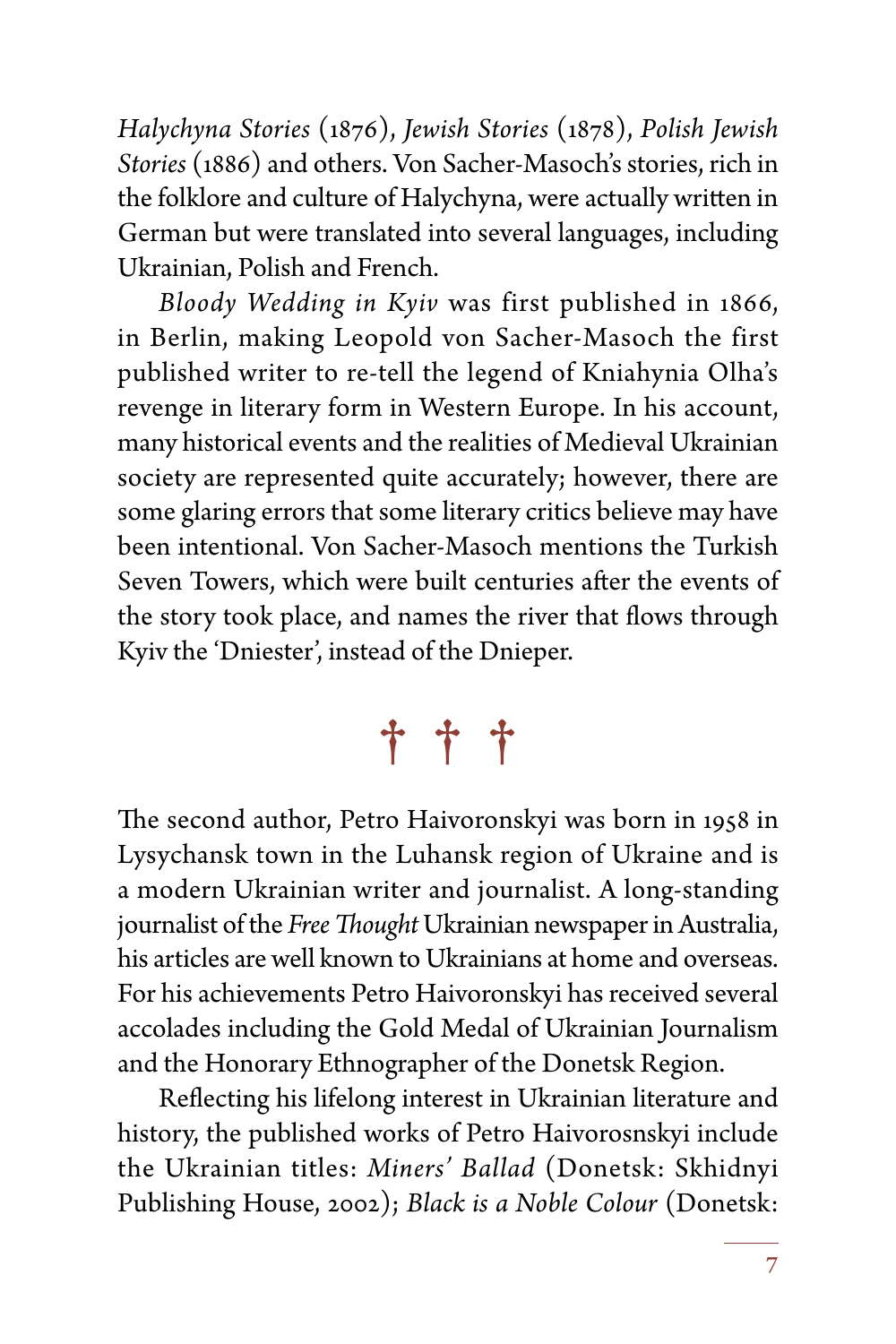Skhidnyi Publishing House, 2002 (co-authored with O. Vynnychenko); *Mykola Momot: Life Without Intermissions* (A documentary novel about the Ukrainian opera singer; Donetsk: "Kashtan", 2010); *Day of Hope* (Poetry and short prose; Donetsk: "Kashtan", 2012); *Colours of Agate* (Novels, Short Stories, Essays; Donetsk: "Kashtan", 2013); and *Te War in Donbas: Kaleidoscope Glass Pieces* (Kyiv: "Lesia", 2014).

*Kniahynia's Comb* is the first fiction work of Petro Haivorosnskyi to be translated into English.

Two authors from different backgrounds, nurtured by dissimilar societies and divided by countless historic events, are united in their fascination for the same woman, Olha, Kniahynia of Kyivan Rus. She was a most intriguing figure and from the beginning Olha's reign has both repulsed and impressed observers. As Leopold von Sacher-Masoch noted, "She was called 'light of salvation' by the great Rus chronicler Nestor, 'wise' by history, 'cunning' by the people and 'holy' by the church."

#### **Note on the illustrations:**

The illustrations incorporated in this book were extracted from *The Radziwiłł Chronicle*, an ancient East Slavic illuminated manuscript that was named afer its frst known owner, the Radziwiłłs, a Polish-Lithuanian noble family. In the 17th century the manuscript was donated to Königsberg Library (as such, sometimes the *Chronicle* is known as *Te Königsberg Chronicle*), which was then robbed during the Seven Years' War, after which the Chronicle ended up in St Petersburg, where it is kept today.

*The Radziwiłł Chronicle* narrates events in Kyivan Rus between the 5th and 13th (1206) centuries, and enriches them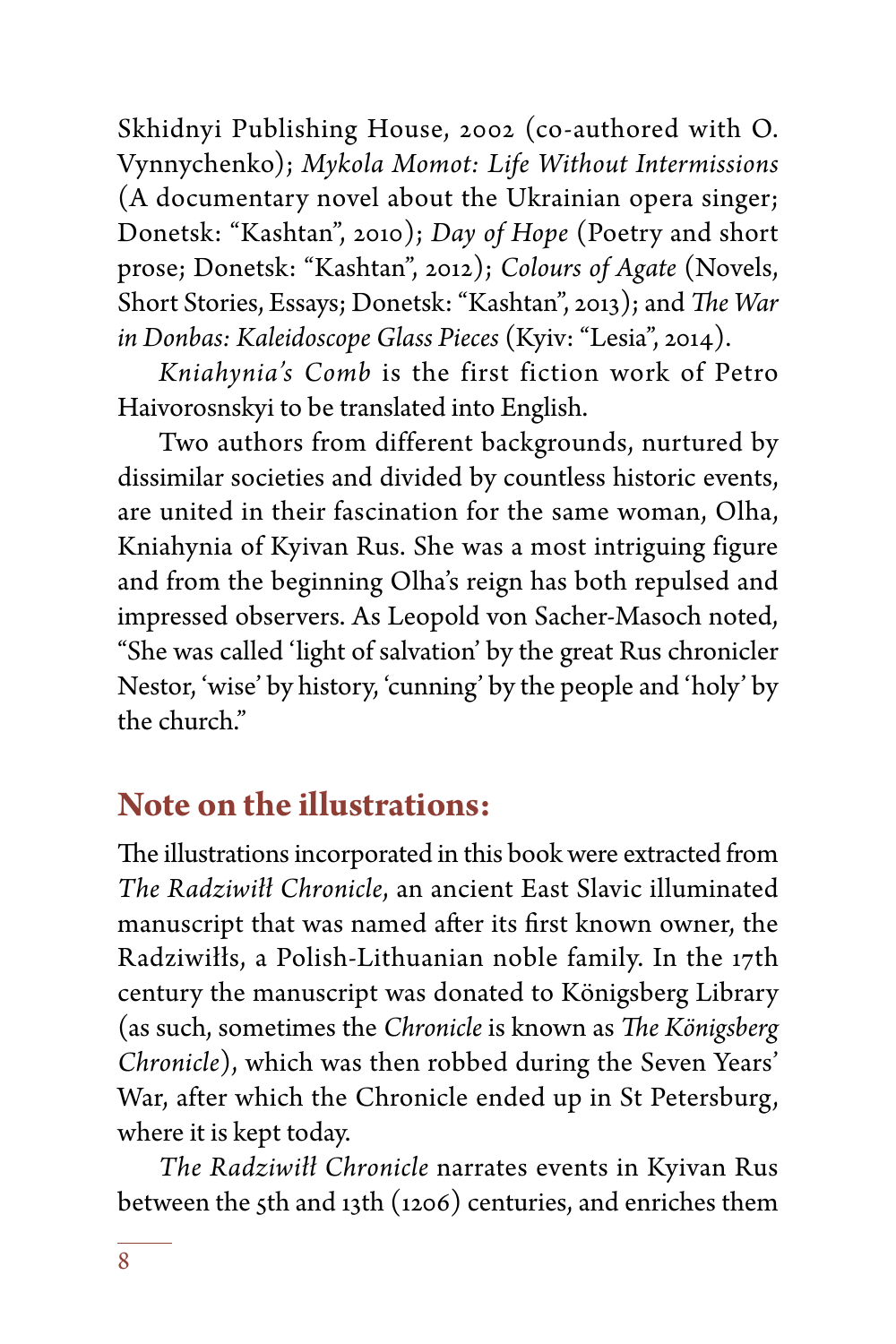with 617 illustrations. Dated to the 15th century, the work is shrouded in many mysteries, including the name of the author. However, it is known that the paper was manufactured in Poland and that the text was scribed in a dialect of Old East Slavic, which was characteristic of the Subcarpathia and Volyn region (Ukraine) as well as some Belorussian regions.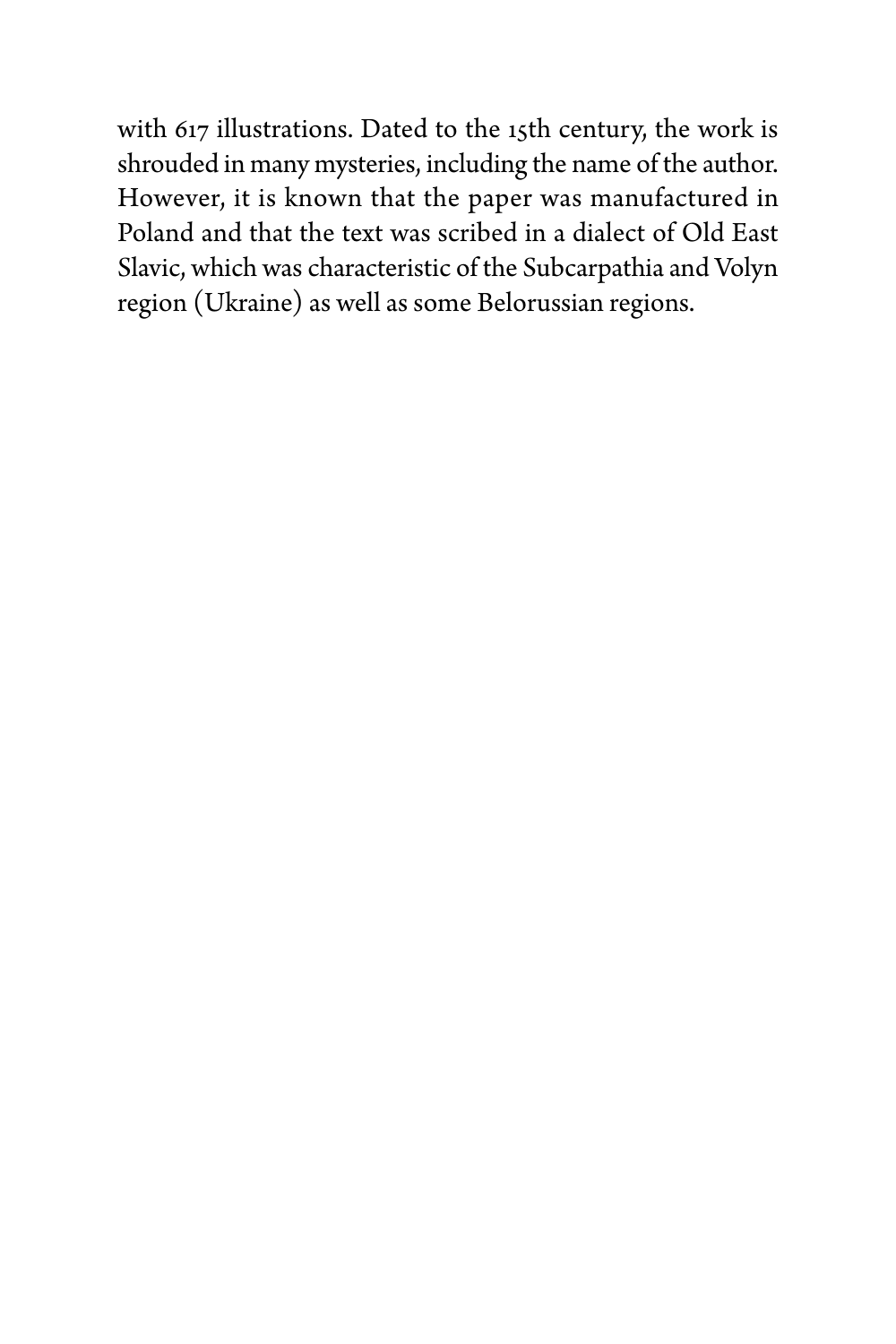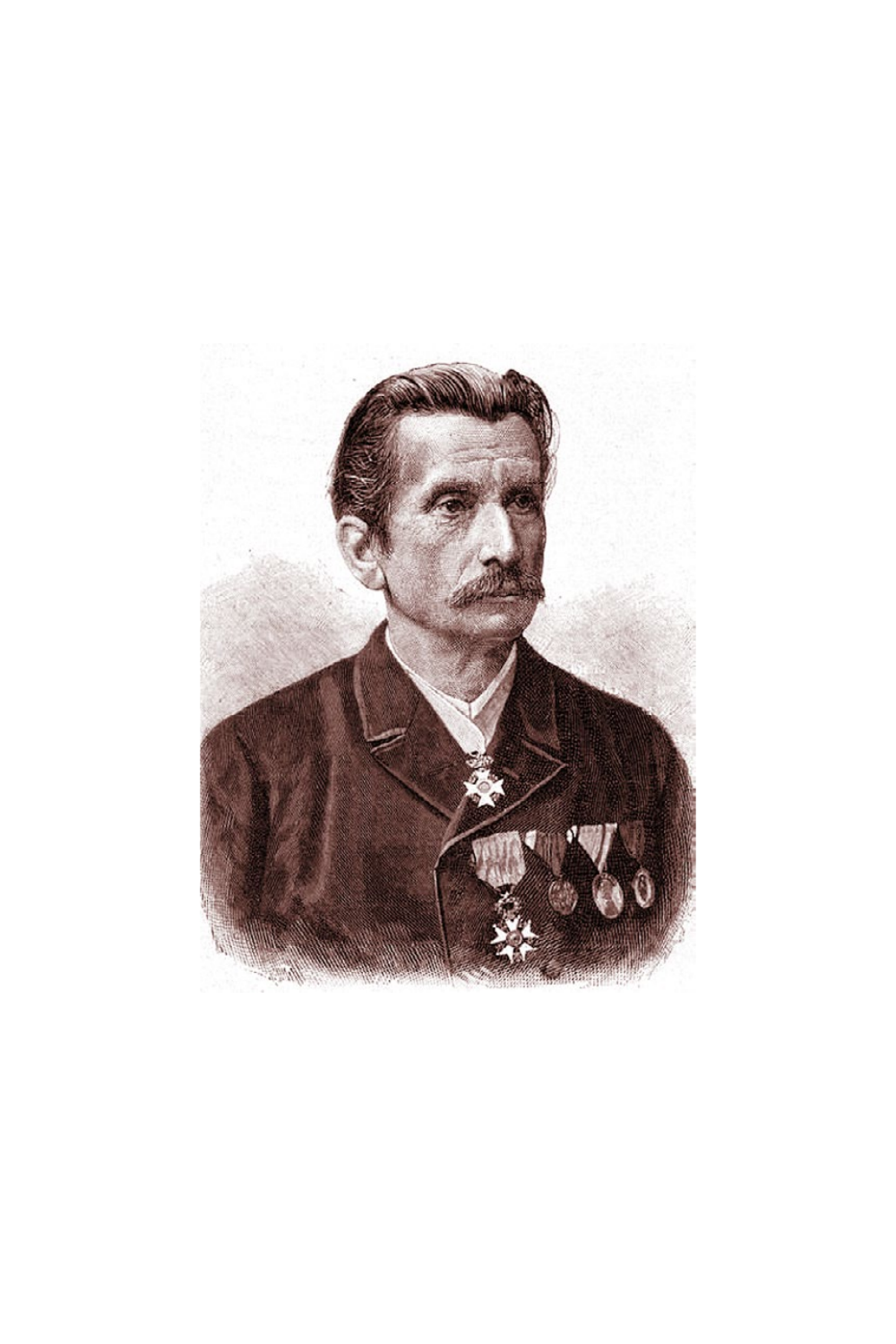## <span id="page-9-0"></span>Bloody Wedding in Kyiv

*by Leopold von Sacher-Masoch, 1866*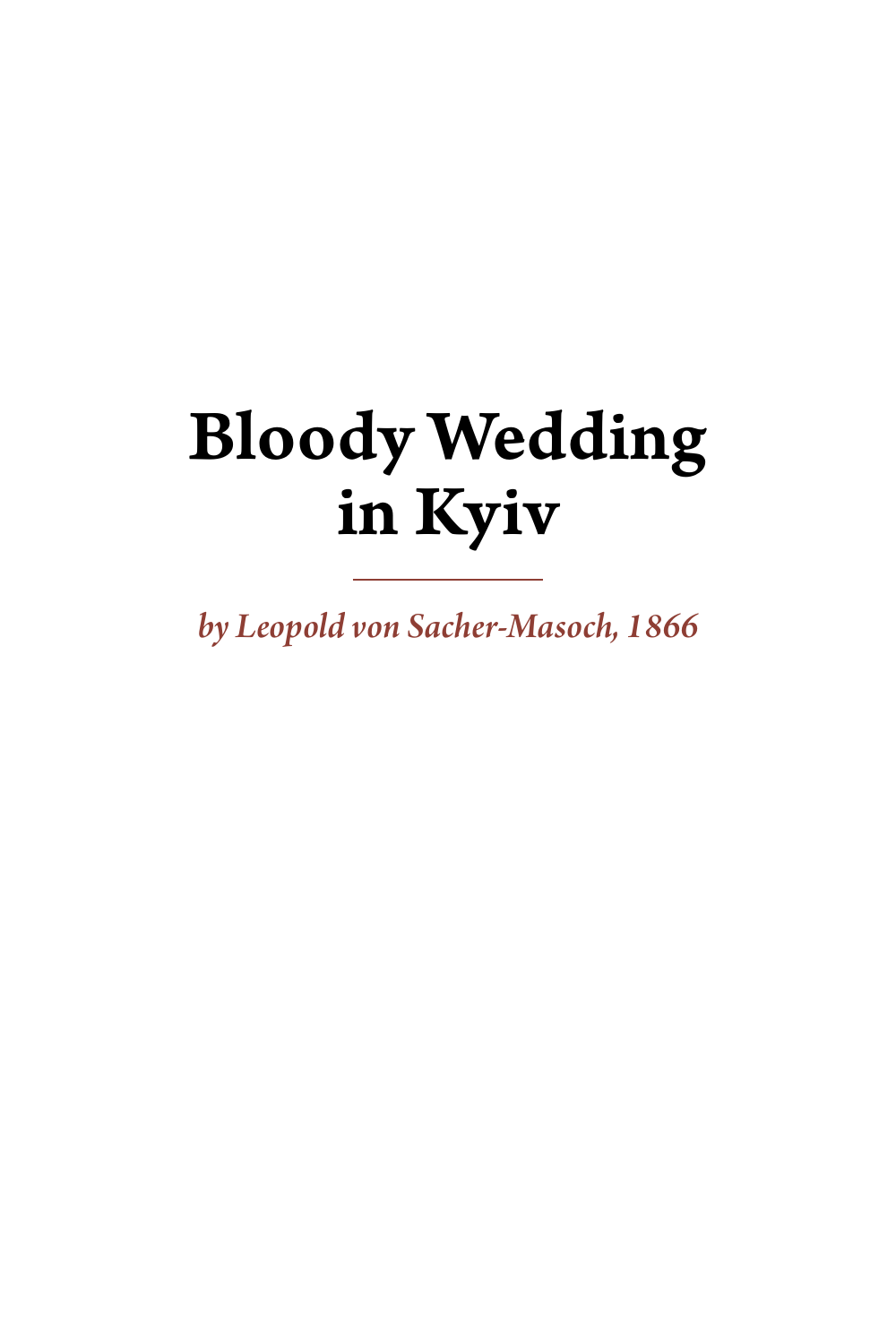# <span id="page-10-0"></span>Chapter One:

### Outrageous Disobedience

nder the golden dome of a Kyivan castle Kniaz Ihor<br>played chess with the Greek monk Anastasius, one<br>of those tireless apostles of the written word who had<br>been sent by the Byzantine church to the Slavs, who played chess with the Greek monk Anastasius, one of those tireless apostles of the writen word who had been sent by the Byzantine church to the Slavs, who at that time were Pagans. At this moment one of the servants announced the arrival of heralds from the Derevlians, residents of the Podillia region.

"Tell them that I will see them..." began the Kniaz. His appearance (indeed heroic, remarkable, strong and handsome) dressed in wide silk trousers and a long upper garment, made from Byzantine fabric and adorned with precious furs, rather resembled that of a ruler from the Middle East than a European Kniaz. Then he added, "...tomorrow, if I am in the mood, or the day after tomorrow..."

"Mighty Kniaz," the servant replied, "they demand to be brought into your presence immediately."

"They demand? Are they not my subjects? Am I not their ruler and protector?" Ihor shouted angrily. However, after a minute of deliberation he said: "But who knows what news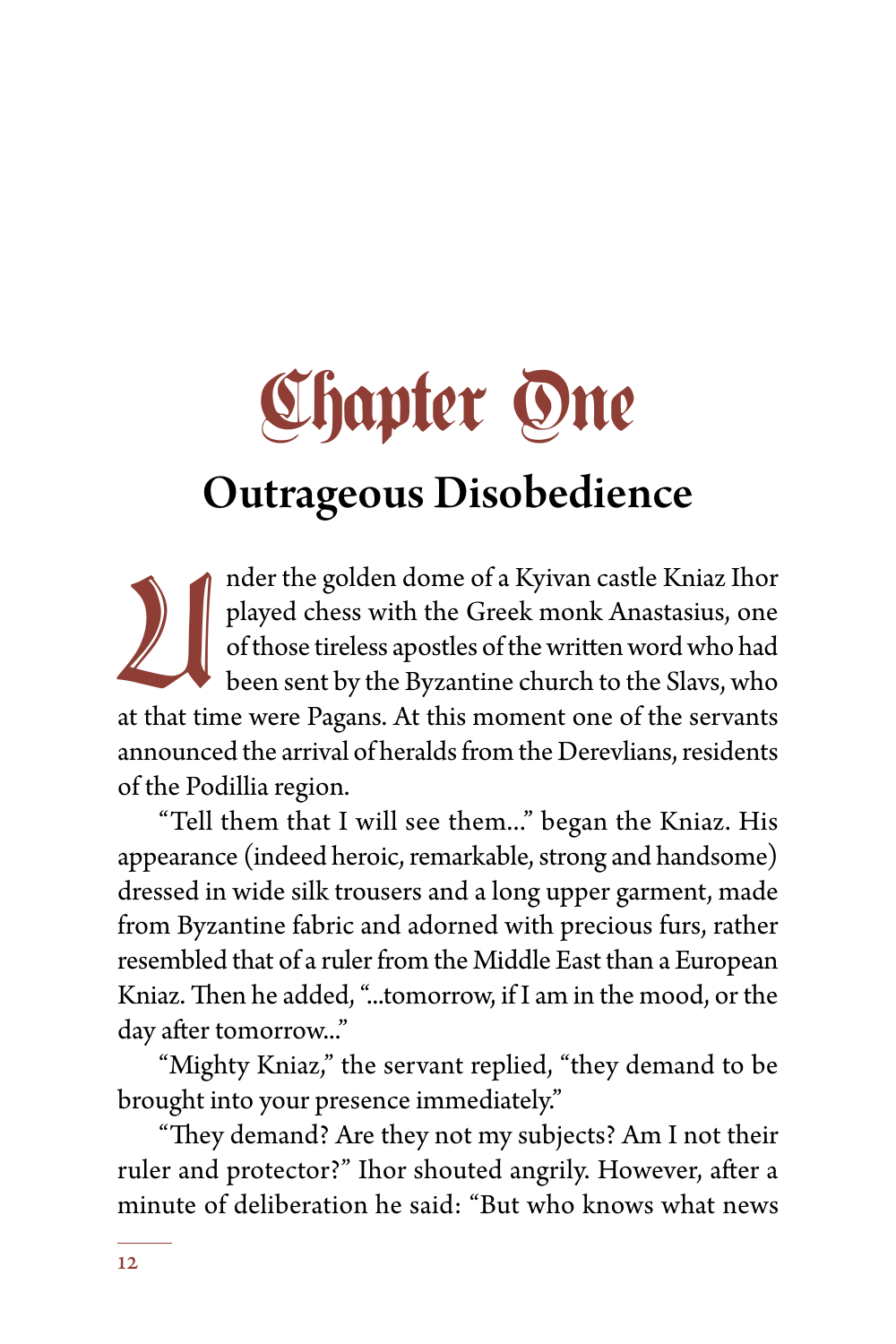they have brought... It might be that the Asian hordes threaten our borders again. I will see them now."

The servant bowed and left to escort the Derevlians, who were waiting downstairs in a large hall, up to the Kniaz's chamber. When the messengers entered the parlour, Kniaz Ihor was siting on a low, ornate seat that was placed on high steps. Beside him sat a young, beautiful and fine-figured woman with golden-red hair and bright blue powerful eyes, who was dressed in equally precious fabrics and lavish fur.

Mak, a young boyar who had been elected by the other nobles as their leader, asked the servant with inappropriate curiosity: "Who is this beautiful woman by the Kniaz's side?"

"She is the wife of our ruler, Kniahynia Olha," came the answer.

The young boyar's walk became slower for a moment, but an instant later, with a proud calmness, he approached the Kniaz' throne under the gaze of the other Derevlians. The manner with which these brave free men greeted their Kniaz was very diferent from the fatering humility that prevailed in